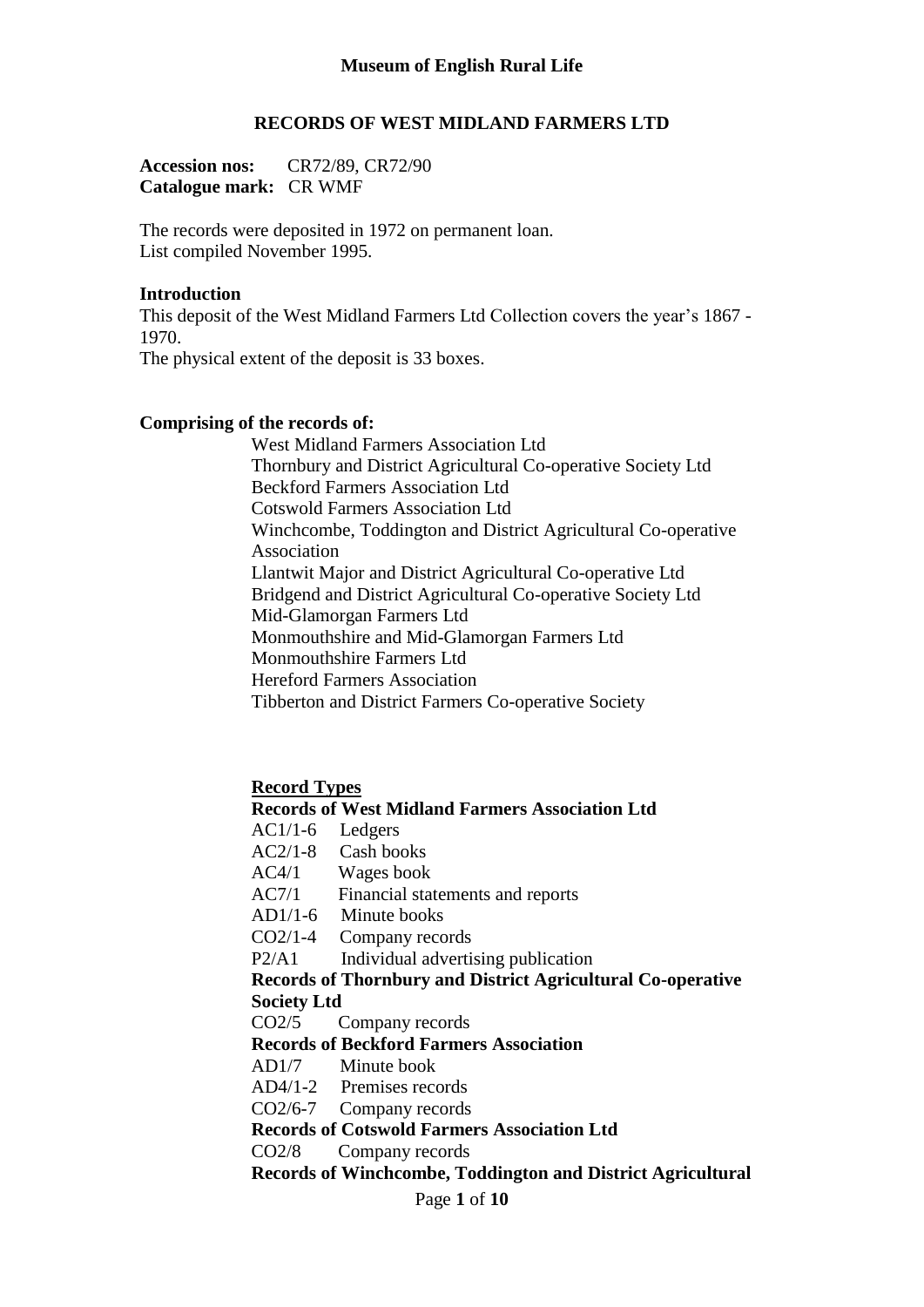**Co-operative Association** CO2/9 Company records **Records of Llantwit Major and District Agricultural Co-operative Society Ltd** AD1/8 Minute book AD2/1 General administrative records **Records of Bridgend and District Agricultural Co-operative Society Ltd** AD1/9 Minute book **Records of Mid-Glamorgan Farmers Ltd** AC1/7-15 Ledgers AC2/9 Cash books AC4/2-3 Wages books AC6/1-4 Other accounts AD1/10-12 Minute books CO2/10-17 Company records **Records of Monmouthshire and Mid-Glamorgan Farmers Ltd** AC2/10 Cash book AC6/5-23 Other accounts AC7/2 Financial statements and reports<br>AD8/1-3 Correspondence Correspondence CO2/18-34 Company records **Records of Monmouthshire Farmers Ltd** CO2/35-36 Company records

## **RECORDS OF WEST MIDLAND FARMERS ASSOCIATION LTD**

#### **AC ACCOUNTS**

#### **AC1 LEDGERS**

| $AC1/1-3$ | <b>LEDGERS</b> General Account |             |
|-----------|--------------------------------|-------------|
| /1        |                                | 1920-1927   |
| /2        |                                | 1936-1944   |
| /3        |                                | 1945-1951   |
| AC1/4-5   | <b>SALES LEDGERS</b>           |             |
| /4        | Cash Sales                     | 1930s-1940s |
| /5        |                                | 1960-1962   |
| AC1/6     | <b>BOUGHT LEDGER</b>           | 1937-1948   |
|           |                                |             |

## **AC2 CASH BOOKS**

| <b>AC2/1-5</b> | <b>CASH RECEIPT BOOKS</b> |           |
|----------------|---------------------------|-----------|
|                |                           | 1936-1937 |
|                |                           | 1945-1947 |
| 73             |                           | 1947-1950 |
|                |                           |           |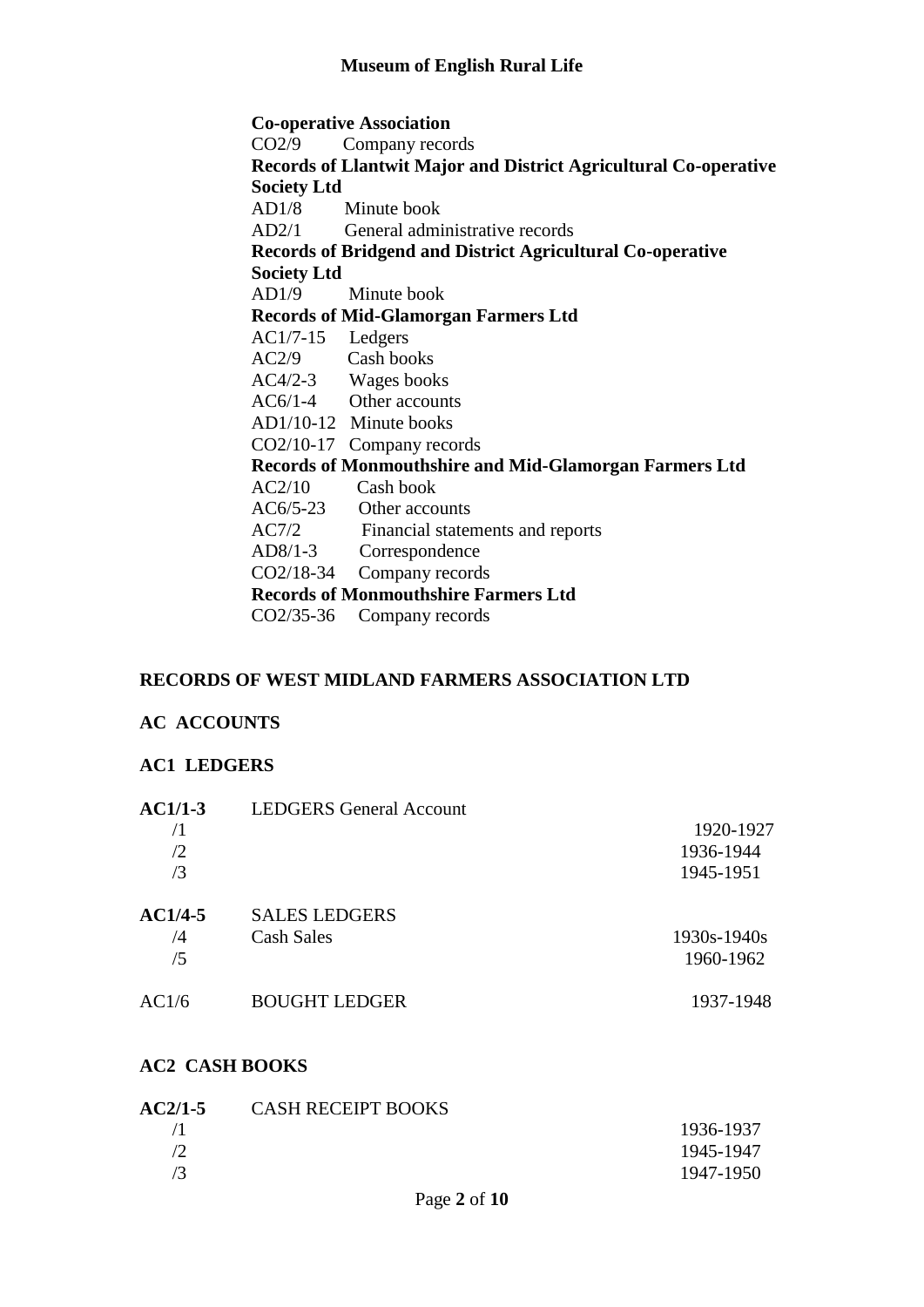| /4 | 1950-1951 |
|----|-----------|
| /5 | 1951-1953 |
|    |           |

| <b>AC2/6-8</b> | <b>CASH PAYMENT BOOKS</b> |           |
|----------------|---------------------------|-----------|
| /6             |                           | 1935-1940 |
|                |                           | 1940-1947 |
| 8/             |                           | 1947-1952 |
|                |                           |           |

# **AC4 WAGES BOOKS**

| AC4/1 | <b>WAGES BOOK</b> | 1960s |
|-------|-------------------|-------|
|       |                   |       |

# **AC7 FINANCIAL STATEMENTS**

| AC7/1 | ANNUAL FINANCIAL STATEMENTS AND | 1909-1966 |
|-------|---------------------------------|-----------|
|       | REPORTS (discontinuous)         |           |
|       | Microfilm MF 26                 |           |

# **AD ADMINISTRATIVE RECORDS**

## **AD1 MINUTES**

| $AD1/1-3$  | <b>MINUTE BOOKS</b>                           |           |
|------------|-----------------------------------------------|-----------|
| /1         | Microfilm copy MF 27                          | 1917-1929 |
| /2         | Microfilm copy MF 27                          | 1929-1945 |
| /3         | Microfilm copy MF 27                          | 1945-1949 |
| $AD1/4-5$  | <b>MINUTE BOOKS, Management Sub-Committee</b> |           |
| $\sqrt{4}$ | Microfilm MF 27                               | 1918-1931 |
| /5         | Microfilm MF 27                               | 1931-1939 |
| AD1/6      | MINUTE BOOK, Abbatoir Committee<br>Photocopy  | 1919-1925 |

## **CO2 COMPANY RECORDS**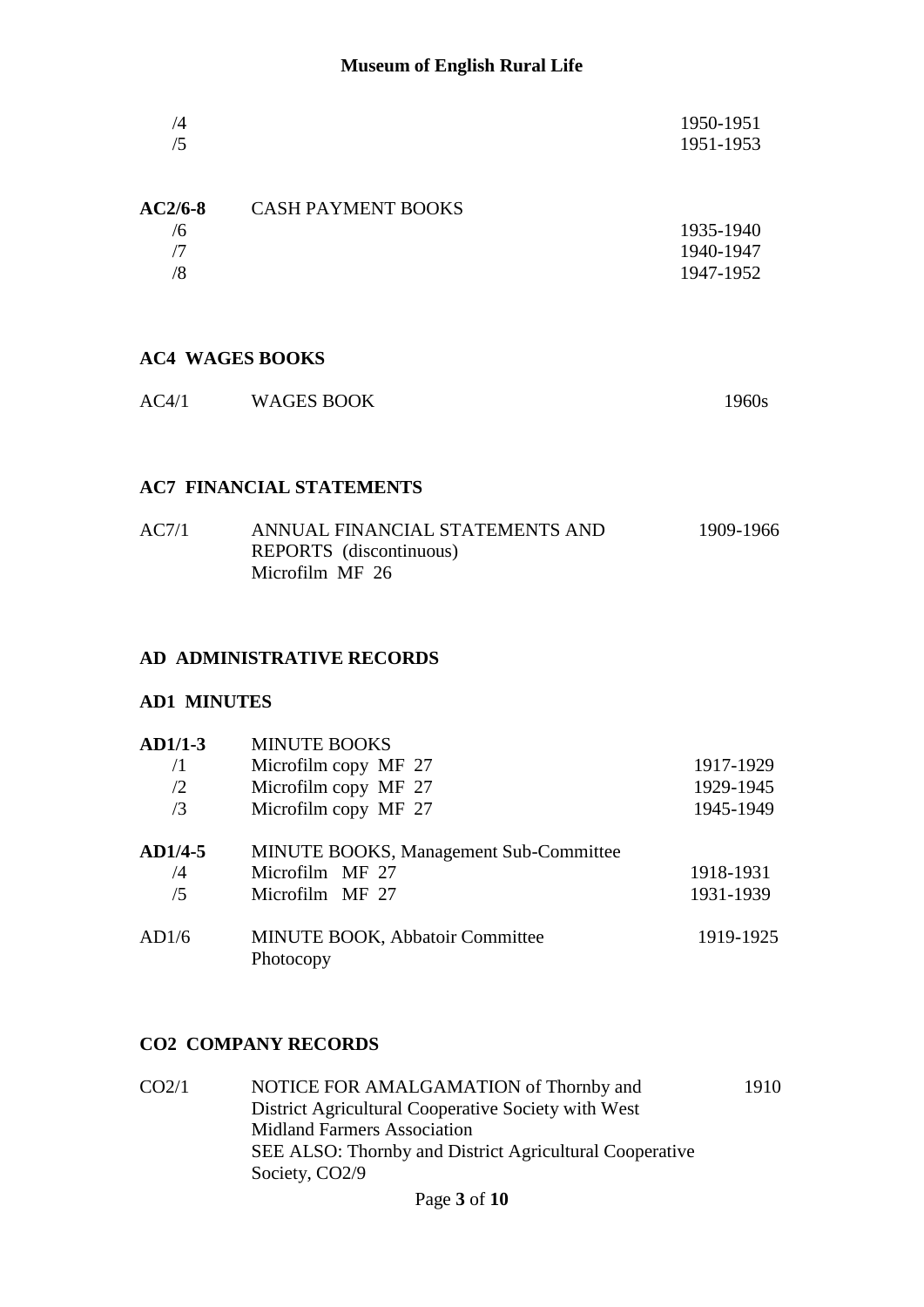| CO2/2                      | NOTICE FOR AMALGAMATION of Tibberton and<br>District Farmers Cooperative Society with West Midland<br><b>Farmers</b> | 1910 |
|----------------------------|----------------------------------------------------------------------------------------------------------------------|------|
| CO <sub>2</sub> /3<br>1914 | NOTICE FOR AMALGAMATION of Herefordshire Farmers                                                                     |      |
|                            | <b>Association with West Midland Farmers Association</b>                                                             |      |
| CO <sub>2</sub> /4         | RULE BOOK                                                                                                            | 1955 |

# **P2/A INDIVIDUAL ADVERTISING PUBLICATIONS**

| P2/A1 | PROSPECTUS for membership | [c1970] |
|-------|---------------------------|---------|
|-------|---------------------------|---------|

# **RECORDS OF THORNBURY AND DISTRICT AGRICULTURAL CO-OPERATIVE SOCIETY LTD**

# **CO2 COMPANY RECORDS**

| CO <sub>2/5</sub><br><b>SHARE REGISTER</b> | $1900s - 1940s$ |
|--------------------------------------------|-----------------|
|--------------------------------------------|-----------------|

**SEE ALSO:** West Midland Farmers Association, CO2/1

# **RECORDS OF BECKFORD FARMERS ASSOCIATION**

# **AD ADMINISTRATIVE RECORDS**

## **AD1 MINUTES**

| AD1/7 | <b>MINUTE BOOK</b>   | 1902-1917 |
|-------|----------------------|-----------|
|       | Microfilm copy MF 27 |           |

# **AD4 PREMISES RECORDS**

| AD4/1 | NOTICE of removal of Registered Office | 1904 |
|-------|----------------------------------------|------|
|       |                                        |      |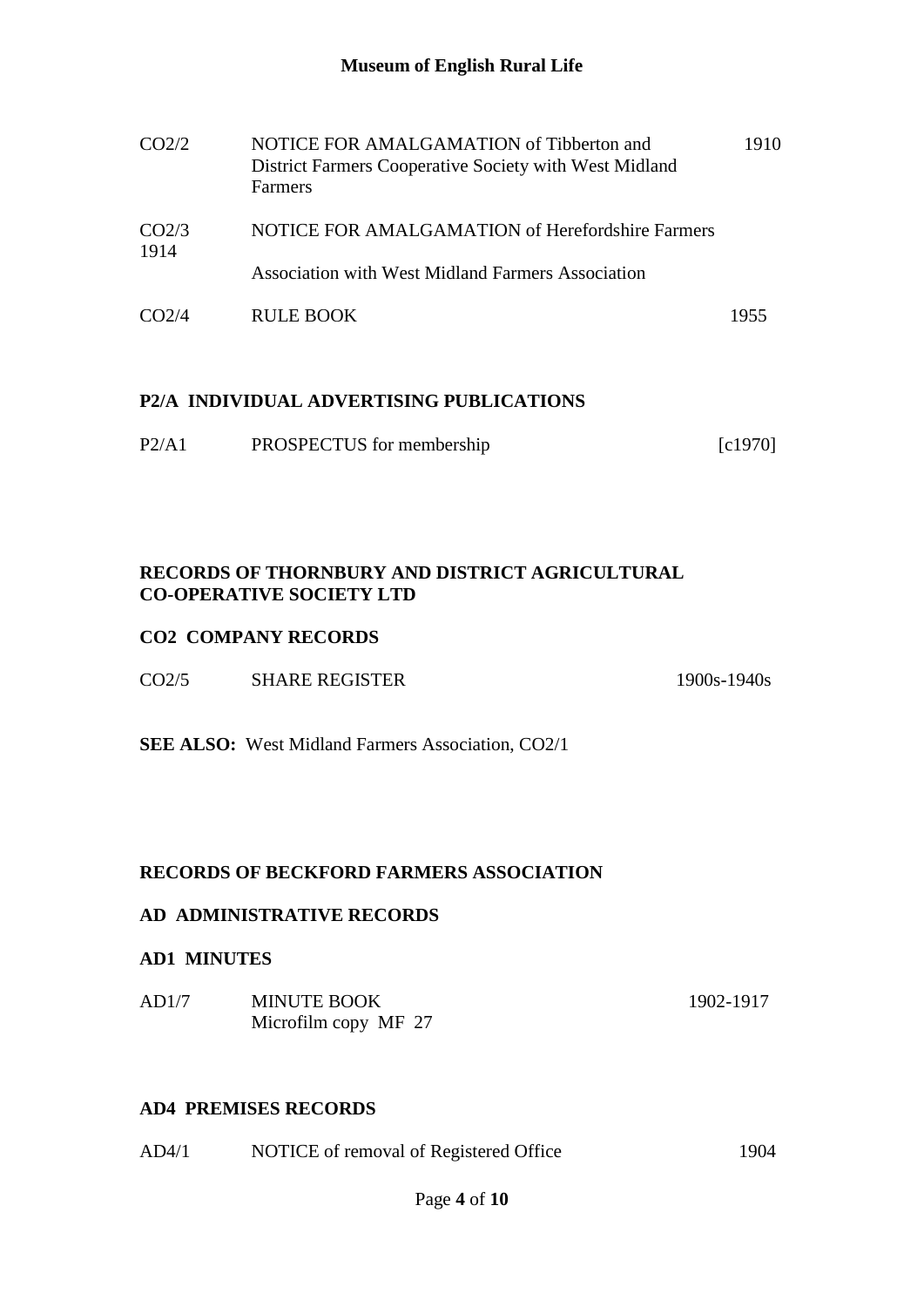| AD4/2 | NOTICE of removal of Registered Office | 1909 |
|-------|----------------------------------------|------|
|       |                                        |      |

# **CO2 COMPANY RECORDS**

| CO <sub>2/6</sub> | NOTICE OF AMALGAMATION under Industrial and<br>Provident Societies Act of Beckford Farmers Association,<br>Winchcombe, Toddington and District Agricultural<br>Cooperative Association and Cotswold Farmers Association Ltd | 1909. |
|-------------------|-----------------------------------------------------------------------------------------------------------------------------------------------------------------------------------------------------------------------------|-------|
| CO2/7             | NOTICE of change of name of Society to West Midland<br><b>Farmers Association</b>                                                                                                                                           | 1909. |
|                   |                                                                                                                                                                                                                             |       |

**SEE ALSO:** Cotswold Farmers Association, CO2/8 Winchcombe, Toddington and District Agricultural Cooperative Association, CO2/9

## **RECORDS OF COTSWOLD FARMERS ASSOCIATION LTD**

#### **CO2 COMPANY RECORDS**

- CO2/8 NOTICE OF AMALGAMATION of Cotswold Farmers 1909 Association, Beckford Farmers Association and Winchcombe, Toddington and District Agricultural Co-operative Association
- **SEE ALSO:** Beckford Farmers Association, CO2/6 Winchcombe, Toddington and District Agricultural Co-operative Association, CO2/9

# **RECORDS OF WINCHCOMBE, TODDINGTON AND DISTRICT AGRICULTURAL COOPERATIVE ASSOCIATION**

## **CO2 COMPANY RECORDS**

CO2/9 NOTICE OF AMALGAMATION of Winchcombe, Toddington 1909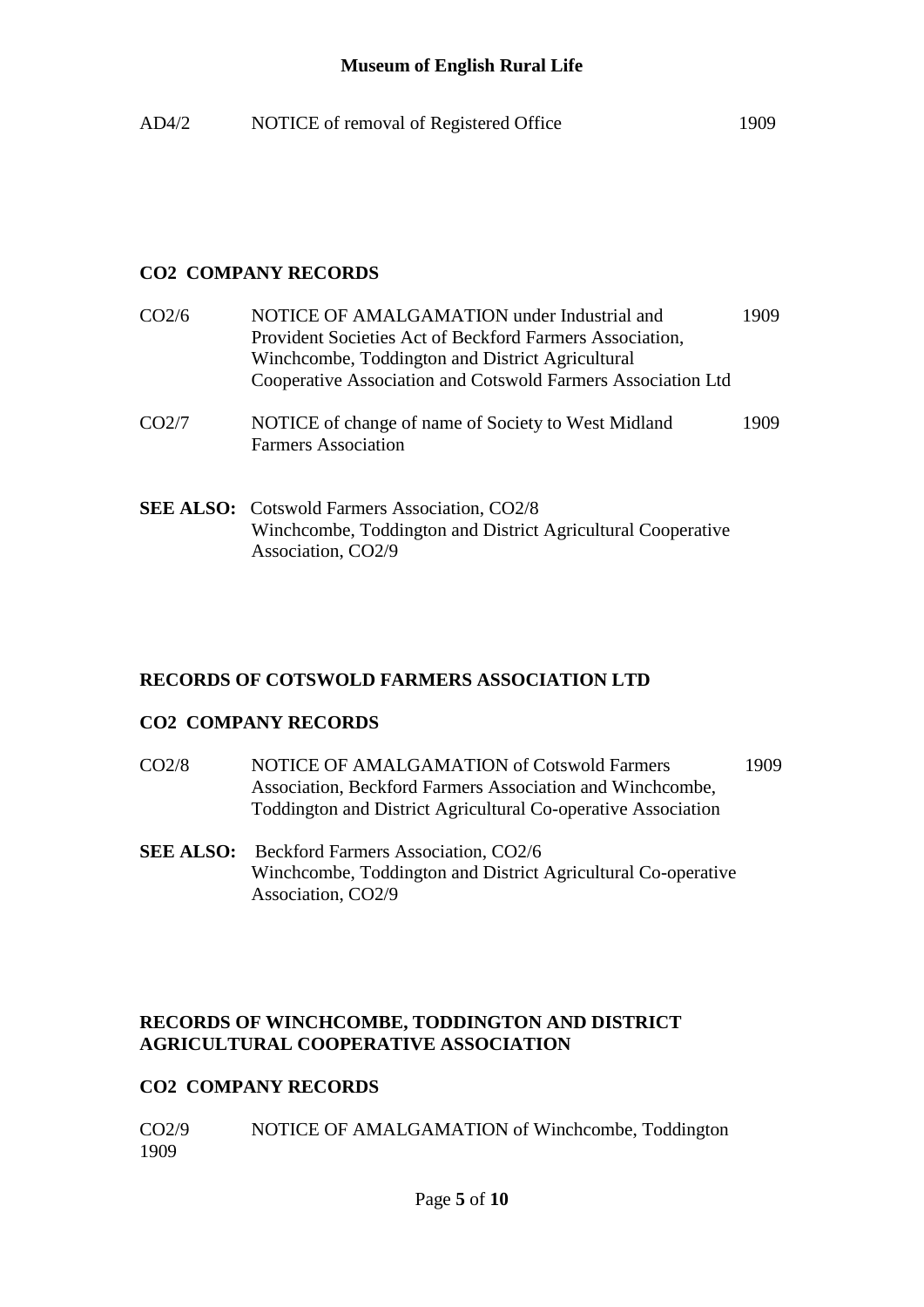and District Agricultural Cooperative Association with Cotswold Farmers Association and Beckford Farmers Association

**SEE ALSO:** Beckford Farmers Association, CO2/6 Cotswold Farmers Association, CO2/8

## **RECORDS OF LLANTWIT MAJOR AND DISTRICT AGRICULTURAL COOPERATIVE LTD**

### **AD ADMINISTRATIVE RECORDS**

#### **AD1 MINUTES**

AD1/8 MINUTE BOOK 1915-1920

### **AD2 GENERAL ADMINISTRATIVE RECORDS**

AD2/1 LIST of members 1915-1921

**SEE ALSO:** Mid Glamorgan Farmers Ltd, AC1/12, CO2/15

## **RECORDS OF BRIDGEND AND DISTRICT AGRICULTURAL CO-OPERATIVE SOCIETY LTD**

#### **AD ADMINISTRATIVE RECORDS**

#### **AD1 MINUTES**

AD1/9 MINUTE BOOK 1919-1922

**SEE ALSO:** Mid Glamorgan Farmers Ltd, AC1/13, AC6/1 Monmouthshire and Mid Glamorgan Farmers Ltd, AC6/21, CO2/31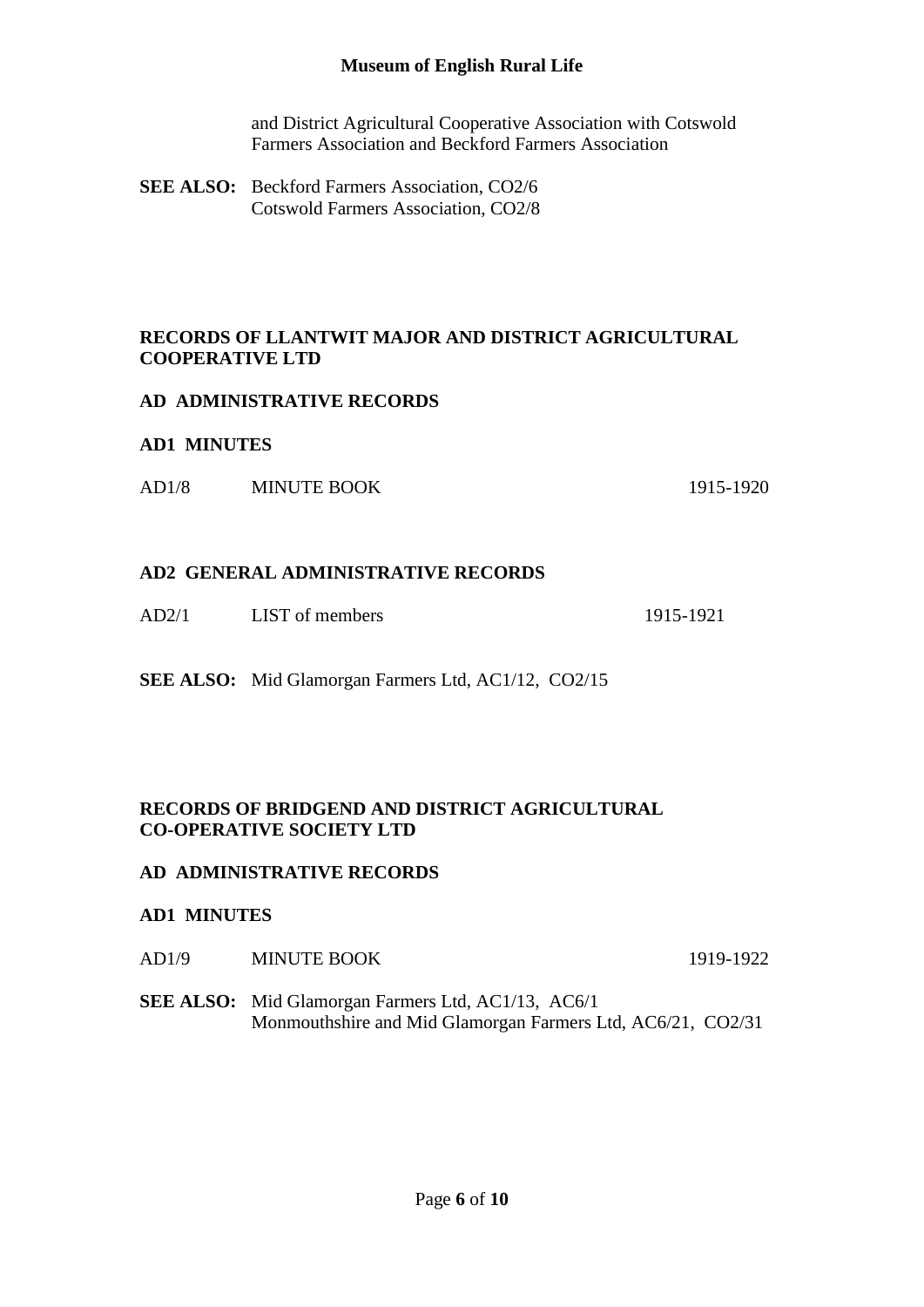# **RECORDS OF MID-GLAMORGAN FARMERS LTD**

# **AC ACCOUNTS**

# **AC1 LEDGERS**

| AC1/7            | LEDGER, Expenses                                           | 1926-1939              |
|------------------|------------------------------------------------------------|------------------------|
| AC1/8            | LEDGER, Expenses                                           | 1954-1961              |
| AC1/9            | <b>LEDGER, Summary Expenses</b>                            | 1958-1962              |
| AC1/10<br>AC1/11 | LEDGER, Half-yearly progress for branches<br><b>LEDGER</b> | 1954-1959<br>1955-1963 |
| AC1/12           | LEDGER, Llantwit Major branch                              | 1957-1963              |
| AC1/13           | LEDGER, Bridgend branch                                    | 1957-1963              |
| AC1/14           | LEDGER, Wheat Deficiency Payments                          | 1958-1968              |
| AC1/15           | <b>PURCHASE LEDGER, Cereals</b>                            | 1941-1944              |

# **AC2 CASH BOOKS**

| AC2/9 | <b>CASH BOOK</b> | 1955-1957 |
|-------|------------------|-----------|
|       |                  |           |

## **AC4 WAGES BOOKS**

| <b>WAGES BOOKS</b> |           |
|--------------------|-----------|
|                    | 1921-1958 |
|                    | 1962-1963 |
|                    |           |

# **AC6 OTHER ACCOUNTS**

| STOCK REGISTER, Bridgend           | 1955-1961 |
|------------------------------------|-----------|
| <b>PASS BOOKS</b> for Midland Bank |           |
|                                    | 1923-1927 |
|                                    | 1931-1934 |
|                                    | 1960-1963 |
|                                    |           |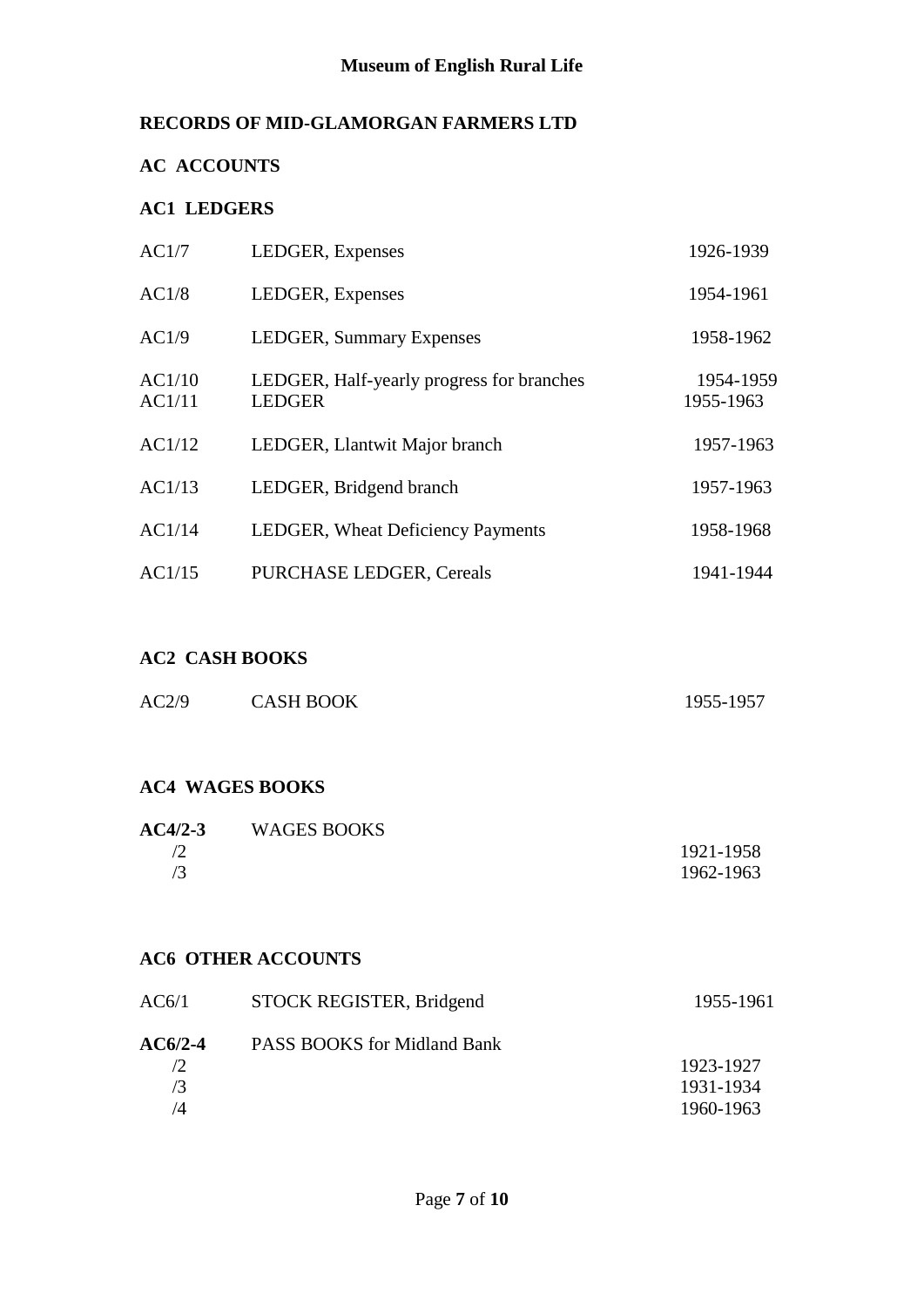## **AD ADMINISTRATIVE RECORDS**

## **AD1 MINUTES**

| AD1/10             | <b>MINUTE BOOK</b> and accounts                    | 1920-1932          |
|--------------------|----------------------------------------------------|--------------------|
|                    | <b>AD1/11-12</b> MINUTE BOOKS of Finance Committee |                    |
| /11<br>/12<br>1954 | Also includes minutes of Advisory Committee on     | 1923-1947<br>1948- |
|                    | Superannuation 1960                                |                    |

# **CO2 COMPANY RECORDS**

| CO2/10      | <b>RULE BOOK</b>                   | 1920        |
|-------------|------------------------------------|-------------|
| CO2/11      | <b>RULE BOOK</b><br>(see $CO2/3$ ) | 1955        |
| $CO2/12-16$ | <b>SHARE LEDGERS</b>               |             |
| /12         |                                    | 1919-1944   |
| /13         |                                    | 1930s-1940s |
| /14         |                                    | 1940s-1950s |
| /15         | Llantwit Major Seed Growers only   | 1940s       |
| /16         | Share interest                     | 1960        |
|             |                                    |             |

| CO2/17 | <b>SHARE CERTIFICATE ISSUE BOOK</b> | 1950-1963 |
|--------|-------------------------------------|-----------|

### **RECORDS OF MONMOUTHSHIRE AND MID-GLAMORGAN FARMERS**

## **AC ACCOUNTS**

## **AC2 CASH BOOKS**

| AC2/10 | PETTY CASH BOOK | 1965-1969 |
|--------|-----------------|-----------|
|        |                 |           |

# **AC6 OTHER ACCOUNTS**

|     | AC6/5-16 FILES Bonus and Interest |           |
|-----|-----------------------------------|-----------|
| /5  | $A - B$                           | 1962-1964 |
| /6  | $C-D$                             | 1962-1964 |
| 77. | $D-F$                             | 1962-1964 |
| /8  | $G-H$                             | 1962-1964 |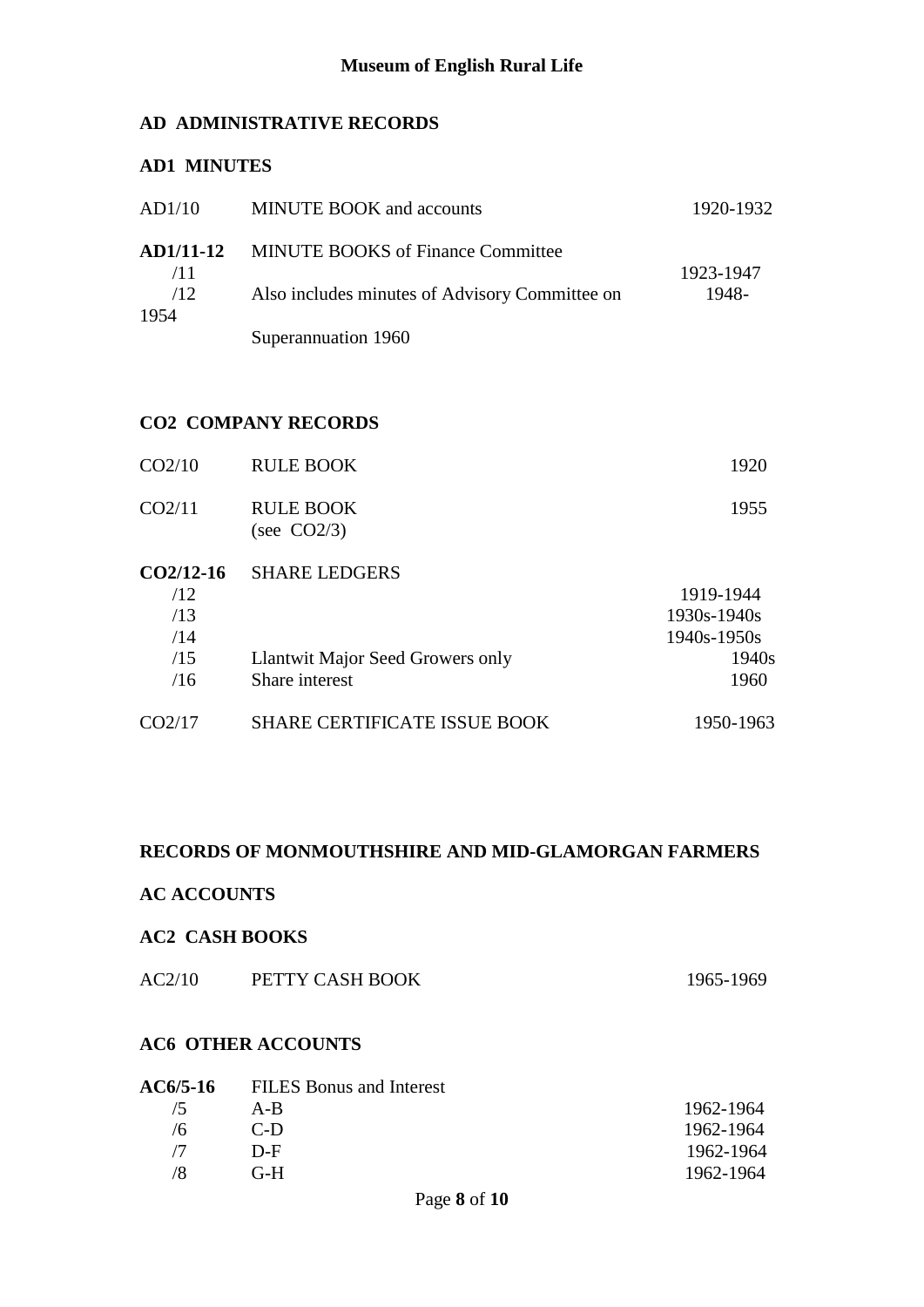| $\sqrt{9}$  | $H-J$                                              | 1962-1964 |
|-------------|----------------------------------------------------|-----------|
| /10         | $J-L$                                              | 1962-1964 |
| /11         | $L-N$                                              | 1962-1964 |
| /12         | $N-P$                                              | 1962-1964 |
| /13         | $P-S$                                              | 1962-1964 |
| /14         | $S-T$                                              | 1962-1964 |
| /15         | T-W                                                | 1962-1964 |
| /16         | W-Z                                                | 1962-1964 |
| $AC6/17-20$ | <b>FILES</b> Sales Account                         |           |
| /17         | $A-G$                                              | 1965-1966 |
| /18         | $H-M$                                              | 1965-1966 |
| /19         | $Mc-V$                                             | 1965-1966 |
| /20         | W-Z                                                | 1965-1966 |
| AC6/21      | FILE Sales Accounts, Bridgend                      | 1967      |
| AC6/22      | FILE of miscellaneous accounts, correspondence etc | 1960s     |
| AC6/23      | <b>STOCK REGISTER Bridgend</b>                     | 1967-1969 |

#### **AC7 FINANCIAL STATEMENTS**

| AC7/2 | FINANCIAL STATEMENTS AND REPORTS of | 1964-1967 |
|-------|-------------------------------------|-----------|
|       | the Management Committee            |           |

#### **AD ADMINISTRATIVE RECORDS**

#### **AD8 CORRESPONDENCE**

| AD8/1 | <b>CORRESPONDENCE</b>                | 1964-1965 |
|-------|--------------------------------------|-----------|
| AD8/2 | <b>CORRESPONDENCE, miscellaneous</b> | [1960s]   |
| AD8/3 | CORRESPONDENCE, miscellaneous        | [1960s]   |

# **CO2 COMPANY RECORDS**

|      | <b>CO2/18-23</b> FILES of share certificates and letters of indemnity |                 |
|------|-----------------------------------------------------------------------|-----------------|
| 71 X | $A-D$                                                                 | $1940s - 1960s$ |
| /19  | E-H.                                                                  | $1940s - 1960s$ |
| /20  | $J-I$ .                                                               | $1940s - 1960s$ |
| /21  | $M-O$                                                                 | $1940s - 1960s$ |
|      |                                                                       |                 |